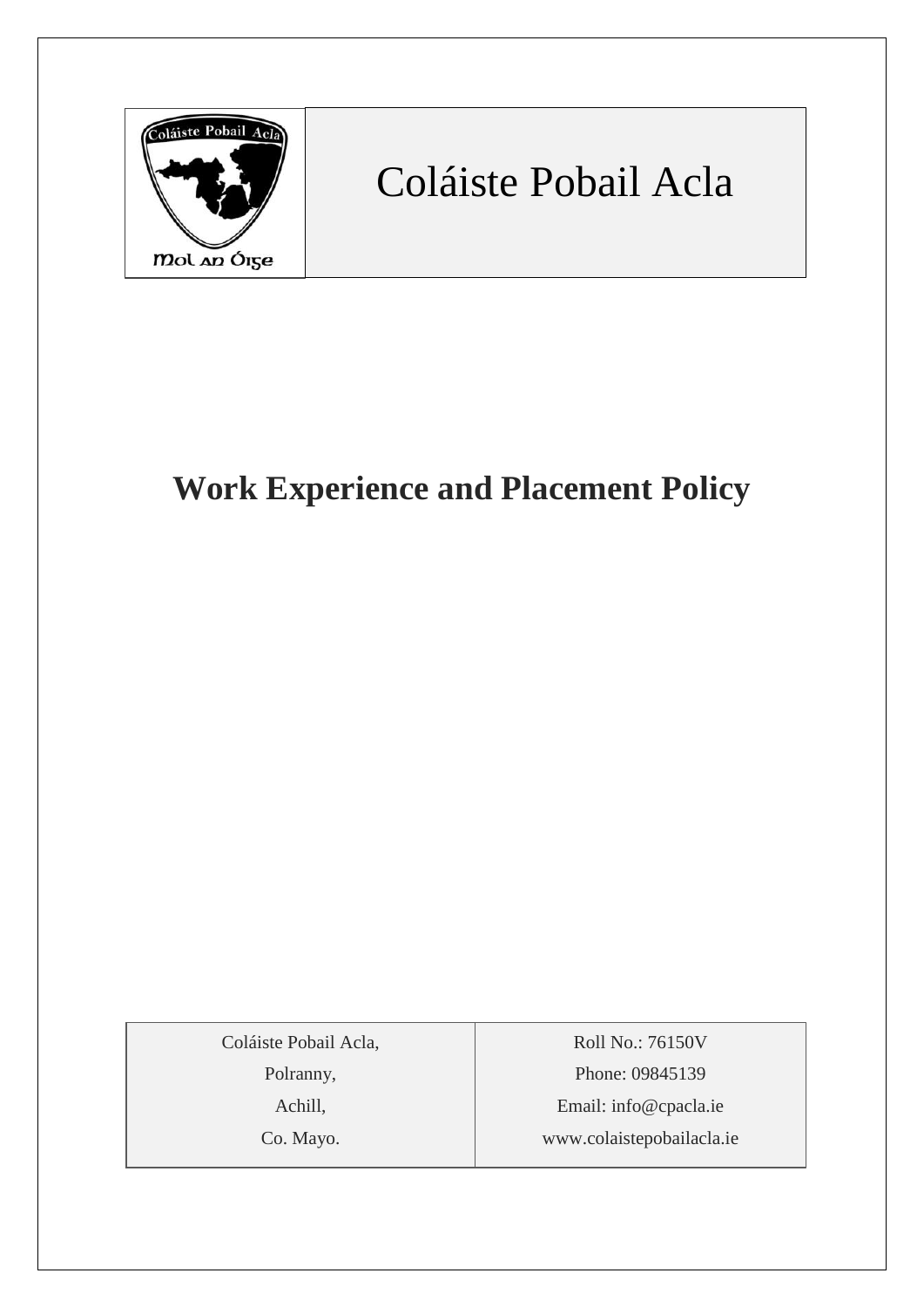# **Contents**

- **1. Policy Statement**
- **2. Purposes of Work Experience**
- **3. Recognised Types of Work Experience**
- **4. Placement**
- **5. Procedures**
- **6. Remuneration**
- **7. Some Specific Requirements**
- **8. Insurance**
- **9. Requirements of Students on Work Experience**
- **10. Legislation**
- **11. Links with other School Policies and Documents**
- **12. Declaration**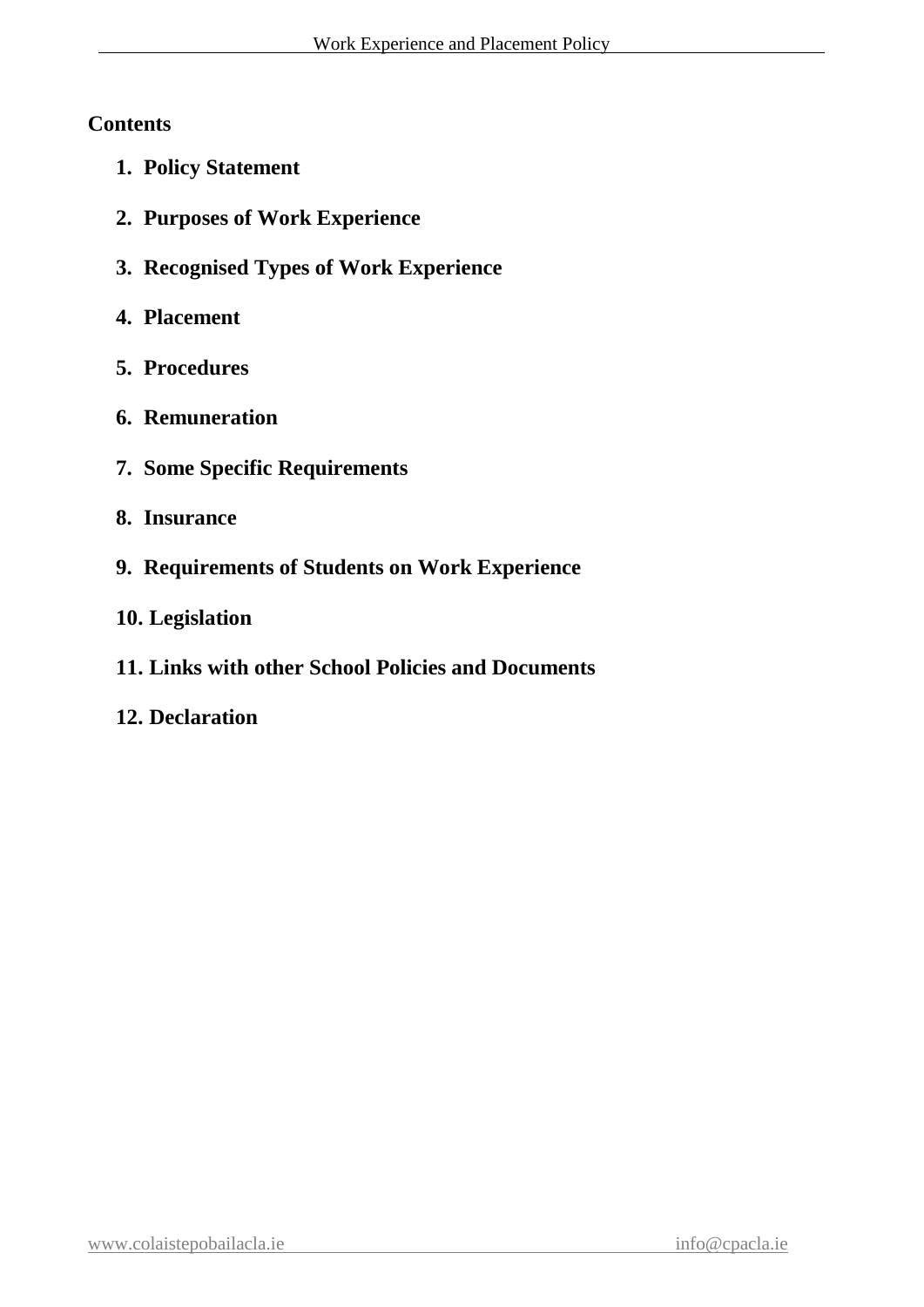#### **1. Policy Statement**

*Coláiste Pobail Acla aims to include appropriate work experience as an integral element of education in our school.* 

#### **2. Purposes of Work Experience**

Coláiste Pobail Acla recognises the value of work experience as part of a programme of study designed to develop the skills and knowledge which will enable students to participate fully and succeed in the workplace and in society. Work experience should:

- Provide learning opportunities not available in the classroom.
- Provide an understanding and appreciation of the workplace environment.
- Allow students to discover personal strengths in a different environment.
- Increase students' self-confidence in relation to applying for employment.
- Allow students to showcase their abilities to an employer.
- Increase the student's chances of securing employment.
- Afford the learner the opportunity to be assessed for certification purposes as appropriate.

# **3. Recognised Types of Work Experience**

Appropriate work experience may take a number of forms:

- •Work placement
- •Work shadowing
- •Work simulation
- •Work based learning

#### **4. Placement**

Students will normally be encouraged to find their own work placement. In cases where the student cannot find an appropriate placement, our School authority will assist if they can.

### **5. Procedures**

- a. Before placement, a preparation for work experience programme will be done in class.
- b. Students approaching employers will be given a letter of introduction from our School.
- c. On obtaining a work placement, our School will write to the sponsor giving details of insurance, as well as student, School and sponsor responsibilities.
- d. During the placement, our School will contact/visit the place of work to monitor progress.
- e. On completion of the placement, our School will request a report from the sponsor.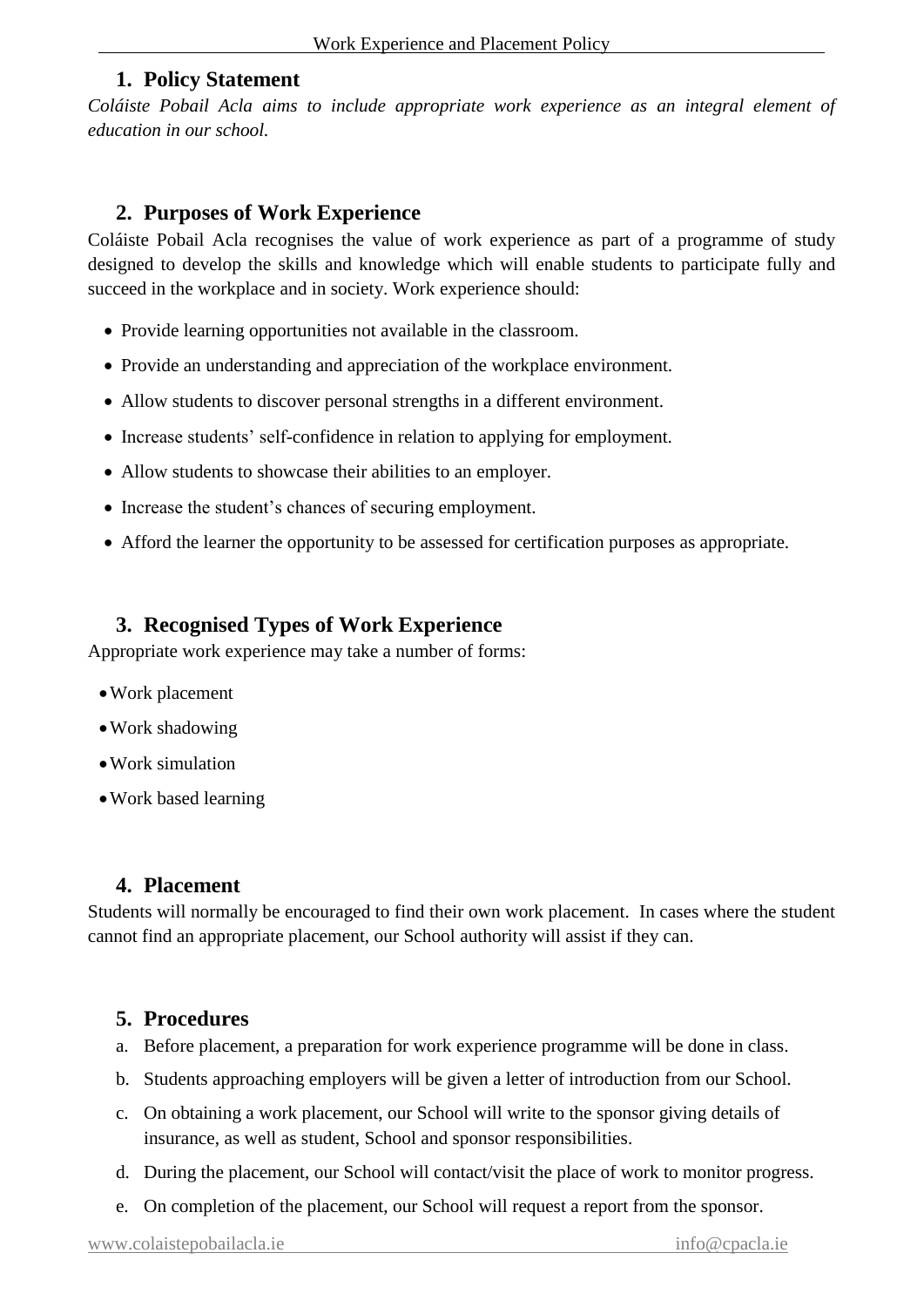f. During and after their placement, students will detail their learning from the process.

#### **6. Remuneration**

Employers are not expected to remunerate students during work placement, or to pay travel or subsistence costs incurred.

#### **7. Some Specific Requirements**

Certain specific work placements have specific requirements, for example, certification in manual handling, first aid or 'Safe Pass'. Garda vetting will be necessary for students seeking placement in situations where, for example, students will have substantial, unsupervised access to children or vulnerable adults.

#### **8. Insurance**

Students are covered by MSLETB's insurance during work placement, subject to certain conditions and exceptions.

#### **9. Requirements of Students on Work Experience**

When taking up work experience students are expected to represent our School to the best of their ability. Students on work experience remain subject to our Code of Conduct and, in addition, should comply with any guidelines laid down by the employer.

*Learning*: Students must take responsibility for their own learning while on work experience, in order to gain the maximum benefit from the time spent within the work environment.

*Attendance*: Students are expected to be present and punctual at their designated work experience place during normal working hours. Minimum requirements in relation to attendance apply to various courses.

*Absence*: If a student is unable to attend work experience, he/she must inform the employer and course coordinator immediately. Absence from work experience is permissible only in very exceptional circumstances e.g. illness, and will require a full explanation, Medical Cert etc. Absence from Work Experience will automatically be referred to the management of our School. Time missed must be made up at a later date, in consultation with our School.

Please note that students who have not completed the planning and preparation for work experience in class will not be eligible to participate in work placement.

*Appropriate Dress/***Hygiene**: Many employers have a dress and/or hygiene code, whether due to the nature of their business or for health and safety reasons. Students must comply with this code.